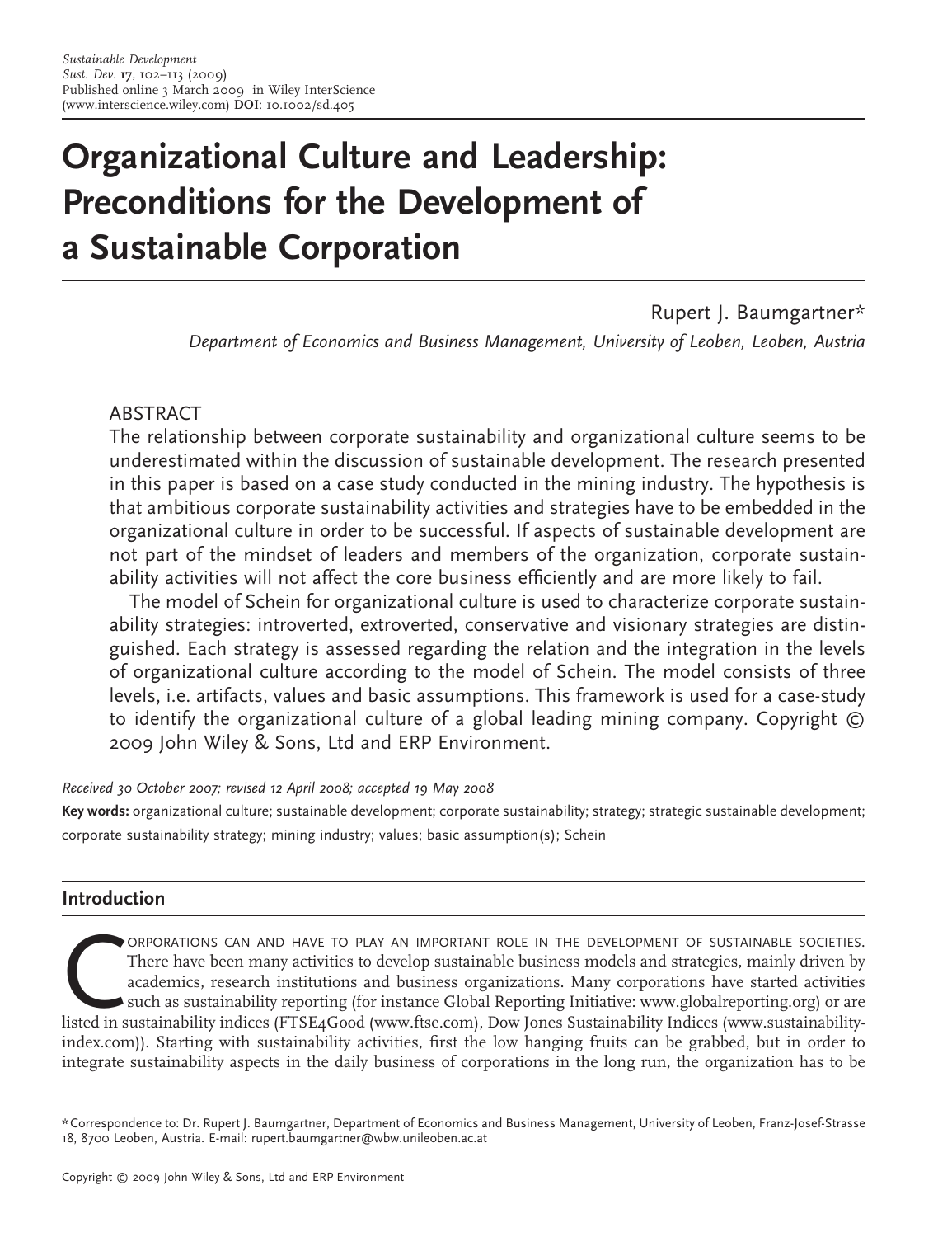changed – the organizational culture has to be developed towards sustainability. What are the foundations of sustainable development needed for this organizational change?

Sustainable development emerged as a political concept during the 1980s, most popular due to the definition given by the Brundtland Report (World Commission on Environment and Development, 1987). Sustainable development is the process to reach the goal of sustainability, which can be characterized by four ultimate sustainability objectives (Robèrt *et al.*, 2002, p. 199).

- *Principle 1.* Eliminate our contribution to systematic increases in concentrations of substances from Earth's crust.
- *Principle 2.* Eliminate our contribution to systematic increases in concentrations of substances produced by society.
- *Principle 3.* Eliminate our contribution to the systematic physical degradation of nature through over-harvesting, introductions and other forms of modification.
- *Principle 4.* Contribute as much as we can to the meeting of human needs in our society and worldwide, over and above all the substitution and dematerialization measures taken in meeting the first three objectives.

This means for the economic development to generate wealth, especially for poorer people, in ways that are compatible with these principles (James, 2001, p. 77). Sustainability requires an economic system that meets the needs of people, provides enough jobs and is able to rejuvenate itself in order to provide these services in the long run (Spangenberg, 2001, p. 30).

# **Corporate Sustainability**

Corporate or business sustainability can be defined as 'the adoption of business strategies and activities that meet the needs of the enterprise and its stakeholders today while protecting, sustaining and enhancing the human and natural resources that will be needed in the future' (IISD *et al.*, 1992).

Van Kleef and Roome define sustainable business management (SBM) as 'management of business that recognizes its embeddedness in social, environmental and economic systems, and focuses on management and relationships to meet the environmental, social, and economic requirements of many different stakeholders in its networks' (Roome, 1998; van Kleef and Roome, 2007, p. 44).

The role of business regarding sustainable development has usually been discussed as 'responsibility' to society, whereby responsibility is defined in a narrow way as the need to eliminate negative effects of business. Approaches focusing on this type of responsibility are only successful over a certain period of time: for instance, eco-efficiency as an aspect of environmental sustainability usually gains big saves in the starting phase; in the following years it becomes harder and harder to find further improvements (Carpenter and White, 2004, pp. 2–52). A broader view of responsibility asks how business can contribute to the goals of sustainable development and how to integrate the view of opportunities into corporate sustainability activities: in other words, looking not only at efficiency but also at effectiveness; for instance Dyllick and Hockerts discuss the relationship of efficiency and effectiveness (Dyllick and Hockerts, 2002). In this case, sustainable development will be a source of value creation – for the company and society.

There are different types of sustainability strategy (Dyllick, 2000; Hardtke and Prehn, 2001; Schaltegger and Dyllick, 2002; Baumgartner, 2005, p. 61):

- introverted
- extroverted/transformative
- conservative
- visionary.

These strategy types describe generic possibilities to deal with the challenge of sustainability, e.g. with different environmental and social aspects of business activities according to the sustainability principles of Robért *et al.* (2002).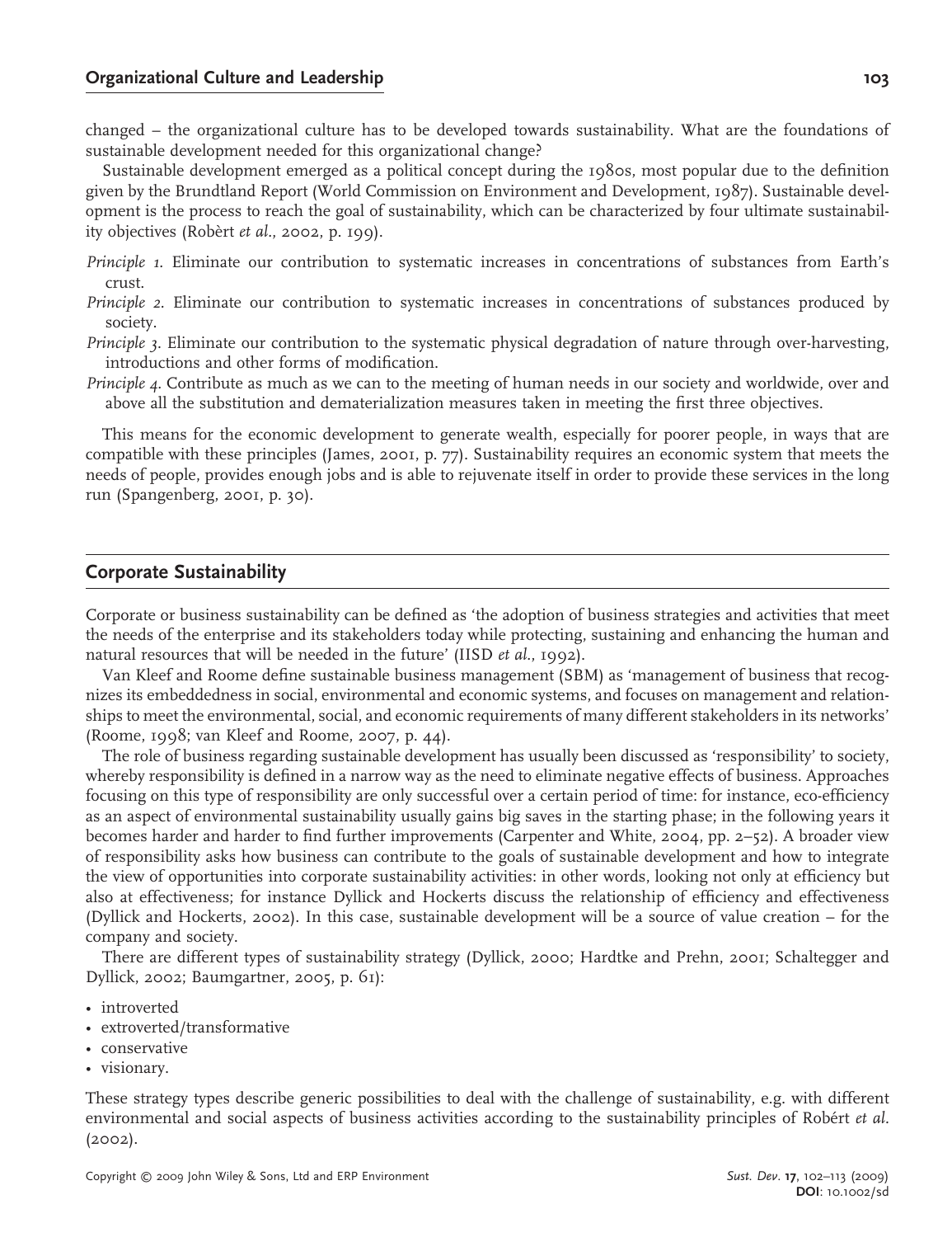An *introverted strategy* is characterized by one central question: is the action for sustainable development necessary and useful for the company? The focus of all activities is the compliance with legal and other external standards concerning environmental and social aspects in order to avoid risks for the company. The pressure for this strategy emanates from outside the company, but the action is mainly internally oriented, therefore it is named 'introverted'. Action will only be taken if standards force an organizational answer. An example of this type of strategy is the substitution of certain materials forced by legislation. Improved working conditions, forced by stakeholder pressure, could be another example.

An *extroverted strategy* focuses on the external relationship of a company. The focus is on public acceptance and the so-called 'license to operate and grow'. Stakeholders are informed about all relevant activities in order to generate a trustful relationship. These companies create ambitious environmental programs, but effort and progress in the light of the sustainability principles can be still minimal. In many cases there seems to be more 'green' communication than real activeness. Examples for this strategy are the publication of environmental or sustainability reports.

In an offensive way this strategy can be transformative. A transformative strategy interacts with the market and tries to change market conditions actively. This strategy aims to create new market opportunities in the light of sustainable development, including elements of the conservative and visionary strategies (Baumgartner, 2005, p. 62).

A *conservative strategy* focuses on eco-efficiency. Products and services are provided with low costs and low consumption of materials and energy. Emissions and waste are avoided. Efficient production processes lead to competitive advantages while environmental impacts are reduced. Frequently cleaner production activities are aligned with a conservative strategy. Opportunities due to integration of sustainable development are detected systematically. As the actions and measures of this strategy are usually within the company, this has a strong internal orientation.

A *visionary strategy* focuses on sustainability issues within all business activities. Sustainable development is incorporated in vision and strategy. Competitive advantages are derived from differentiation and innovation, offering customers and stakeholders unique advantages. For example, new 'product to service solutions' can be mentioned here. Visionary strategies occur in two different forms: in a conventional way and in a systemic way (Baumgartner and Biedermann, 2007). Conventional visionary strategies are based on market opportunities in an opportunistic manner. As long as sustainability issues lead to market advantages, they are part of the strategic management of conventional visionary oriented companies. So the focus is outside in; inputs for the strategy formulation are derived from the market perspective. Systemic visionary strategies combine this view with an inside-out perspective; the marked based view is supplemented with a resource based view and sustainable development is deep seated in the normative level of the company.

These sustainability strategies can be evaluated concerning the orientation on the sustainability principles and the risks as well as the chances linked with this strategy (see Table 1).

|                                           | Corporate Sustainability Strategies |             |                |              |              |          |  |  |  |
|-------------------------------------------|-------------------------------------|-------------|----------------|--------------|--------------|----------|--|--|--|
|                                           | Introverted                         | Extroverted |                | Conservative | Visionary    |          |  |  |  |
|                                           |                                     | Coventional | Transformative |              | Conventional | Systemic |  |  |  |
| Orientation on Sustainable<br>Development | $\circ$                             | $^{+}$      | $++$           | $^{+}$       | $++$         | $+++$    |  |  |  |
| Risks                                     | $^{++}$                             | $^{+}$      | $++$           | O            | $^+$         | $^{++}$  |  |  |  |
| Opportunities                             | O                                   |             | $^{++}$        | $^+$         | $^{++}$      | $++$     |  |  |  |

*Table 1.* Evaluation of corporate sustainability strategies (based on Baumgartner and Biedermann, 2007, p. 42) 0: no relationship; +: correlation; ++: high correlation; +++: very high correlation.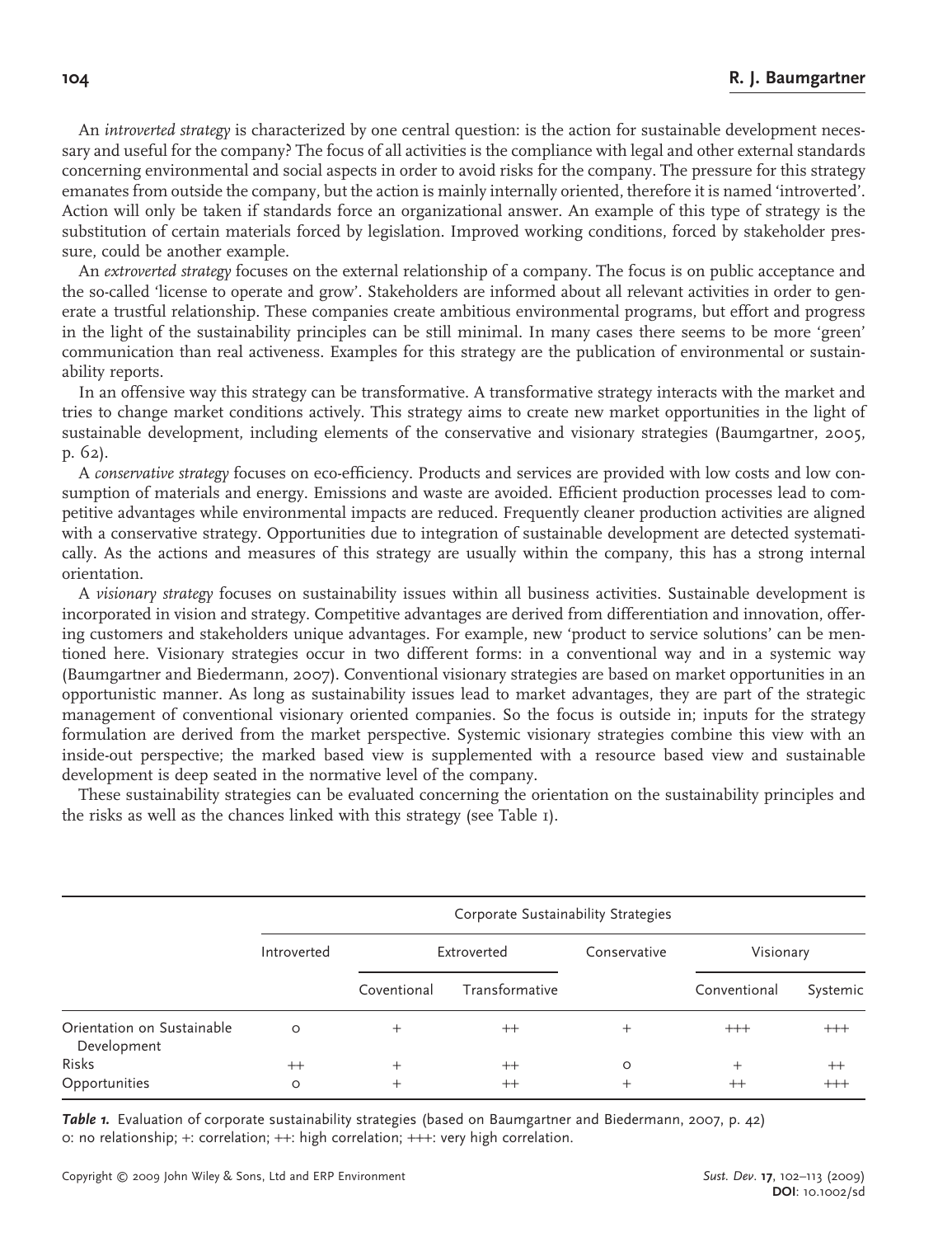An introverted strategy does not refer to the principles of sustainable development in a systematic way; it could be described as weak or as a minimum sustainability strategy. Only those principles, e.g. those environmental and social aspects, that are considered in external pressure of stakeholders are regarded. Companies following these strategies are exposed to the risk of non-recognition of important trends and issues caused by sustainable development and the interests of stakeholders in sustainability issues above a minimum level.

Extroverted strategies refer to sustainable development with the focus to legitimize the corporate activities. This is important for companies acting in sectors with raised attention of stakeholders. Conventional extroverted strategies have moderate opportunities and risks; transformative extroverted strategies have higher opportunities and risks. Opportunities are in both cases linked to the image of the company, which increases business chances through a secured (respectively improved) license to operate and grow. This strategy is based mainly on external reporting and information of stakeholders. If these activities are not linked to the daily business and are only marketing exercises, there is a risk of losing the credibility and confidence of the stakeholders.

A conservative strategy contributes to the sustainability principles, especially principles 1–3, due to less material and energy consumption. This strategy can be implemented without appreciable risks. The competitiveness can be increased by improved efficiency and effectiveness of production processes.

Visionary strategies have a very strong orientation on sustainable development; the entire organization is committed to this. There is of course the risk of market acceptance. Chances of the systemic type are higher due to the integrated view of sustainable development than the visionary conventional type.

The evaluation of these strategies shows different levels of sustainability orientation, so they could be seen as different stages of corporate development towards sustainability: the weakest sustainability strategy would be the introverted, the strongest the visionary strategy; conservative and extroverted strategies are middle stages. The next section shows that every strategy differs regarding the effect on and the embeddings in the organizational culture; therefore, the development from one strategy or one stage to the next is maybe more complex than it seems.

# **Organizational Culture**

### **Concept of Organizational Culture**

The concept of corporate or organizational culture (the terms are used here as synonyms) has evolved over the last decades. It is important to keep corporate culture strictly apart from similar looking concepts such as corporate identity, organizational climate or national culture (Scholz, 1987).

The concept of culture has principally stemmed from the study of ethnic and national differences in the disciplines of sociology, anthropology and social psychology. Within organizational theory scholars used the culture concept as a metaphor to study organizations as forums in which meanings are constructed and expressed through social interactions. As it became part of the vocabulary of management thinking, more and more researchers began to employ culture as a variable rather than as 'root metaphor': something an 'organization had' versus something 'it was'. Starting in the 1950s, culture became a mechanism with which to achieve managerial effectiveness and control. During these stages of development, a large number of definitions have been proposed for the concept of culture (Wilson, 2001).

Wilson (2001) identifies three useful and all-embracing definitions.

- Culture refers to (a) the values that lie beneath what the organization rewards, supports and expects; (b) the norms that surround and/or underpin the policies, practices and procedures of organizations; (c) the meaning incumbents share about what the norms and values of the organization are (Schneider, 1988, p. 353).
- At the deeper and less visible level, culture refers to values that are shared by the people in a group and that tend to persist over time even when group membership changes. At the more visible level, culture represents the behavior patterns or style of an organization that new employees are automatically encouraged to follow by their fellow employees. Each level of culture has a tendency to influence the other (Kottler and Heskett, 1992, p. 4).
- The culture of a group can be defined as 'a pattern of shared basic assumptions that the group learned as it solved its problems of external adaptation and internal integration, that has worked well enough to be considered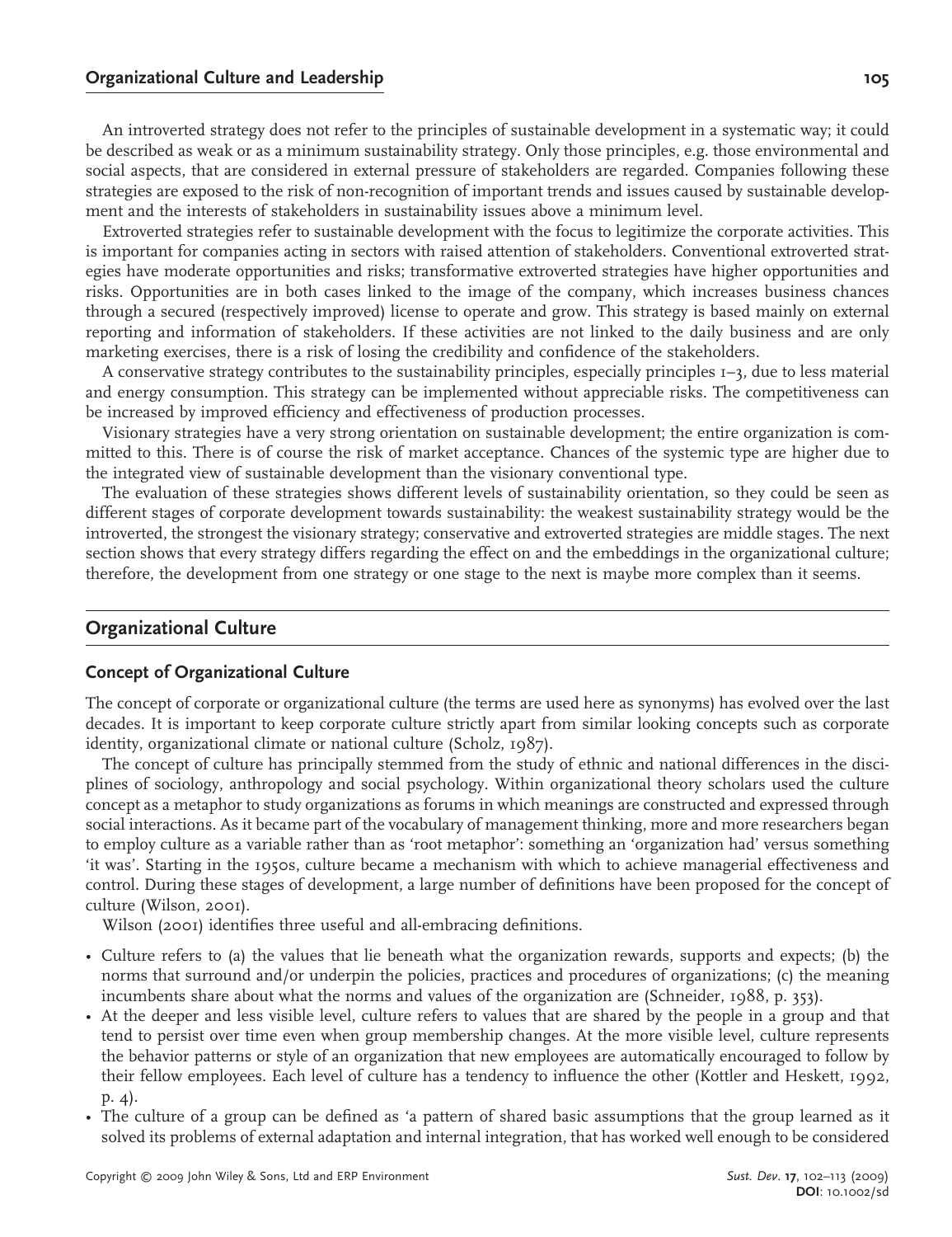

*Figure 1.* Levels of organizational culture – examples (based on Schein, 1997, p. 17)

valid and, therefore, to be thought to new members as the correct way to perceive, think, and feel in relation to those problems' (Schein, 1997, p. 12).

Based on these definitions Wilson (2001) identifies four key elements. First, organizational culture is a shared phenomenon (Tichy, 1983; Pfeffer, 1981; Wilkins and Ouchi, 1983; Schein, 1997, p. 8). Second, the majority of authors believe that there are two levels of culture, the visible level and the deeper less visible level (Wilson, 2001). Schein identifies three levels of organizational culture (see Figure 1) (Schein, 1997, p. 17). The third element relates to the manner in which new members learn the culture. Fourth, organizational cultures tend to change slowly over time.

The culture of a group evolves and changes over time as a result of changes in various influencing factors such as business environment, leadership, management practices and formal socialization processes as well as informal socialization processes (Schein in Wilson, 2001).

The question arises of whether changes in an organization's culture can be managed. There is a significant debate between researchers on this issue. Some see culture as a critical component by which an organization can be influenced (Wilson, 2001; Tichy, 1983; Deal and Kennedy, 1982; Schein, 1997). Others question whether organizational culture is indeed manageable because of the existence of subcultures (Smircich, 1983) or whether everything that is named culture and related to culture is really culture and not better related to strategic directions and structures (Bryman, 1984).

From a positivistic point of view, culture is a variable that can be managed within organizations; from a constructivist point of view, reality is subjective, 'constructed' through individuals and their social interaction (Bieker, 2005). In the constructivist view culture cannot be managed, only social interactions, which construct the organizational culture, can be influenced. The constructivist perspective corresponds to Schein's view on culture, although he sounds positivistic when he describes cultural change.

## **Organizational Culture and Corporate Sustainability Strategies**

This section describes the relationship between organizational culture and corporate sustainability strategies. The discussion, based on the constructivist perspective of organizational culture, uses the definition of Schein.

According to Schein, culture can be analyzed at three different levels; the term level refers to the degree to which the cultural phenomenon is visible to the observer (see Figure 1). These levels range from the very tangible overt manifestations that one can see and feel to the deeply embedded, unconscious basic assumptions that Schein defines as the essence of culture. In between are various espoused values, norms and rules of behavior that members of the culture use as way of depicting the culture to themselves and others (Schein, 1997, p. 16).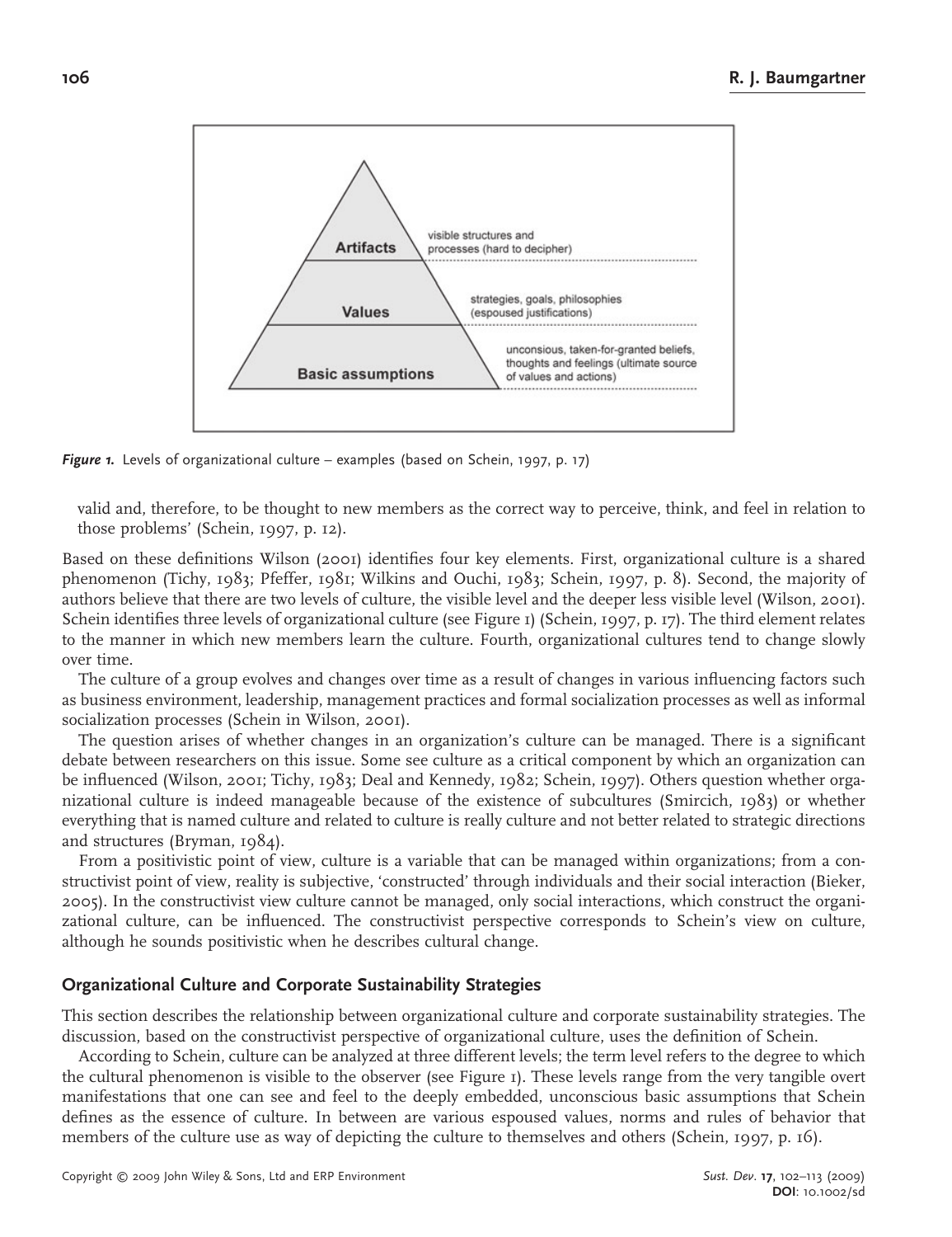Schein describes *artifacts* as follows (Schein, 1997, p. 17): 'At the surface we have the level of artifacts, which include all the phenomena that one sees, hears, and feels when one encounters a new group with an unfamiliar culture. Artifacts would include the visible products of the group such as the architecture of its physical environment, its language, its technology and products, its artistic creations, and its style as embodied in clothing, manners of address, emotional displays, myths and stories told about the organization, published lists of values, observable rituals and ceremonies, and so on'.

This level is easy to observe and very difficult to decipher. It is dangerous trying to infer the deeper assumptions from artifacts alone, because one's interpretations will inevitably be projections of one's own feelings and reactions (Schein, 1997, p. 17). Examples for these are products, office arrangement, architecture, documentation, language, technology employed, dress style, myths and stories about the company, rituals and ceremonies.

*Espoused values* are espoused justifications, usually based on the learning history of the organization: if a solution for a problem works and if the group has a shared perception of that success, then the value starts a process of cognitive transformation. First it will be transformed into a *shared value* or belief, and ultimately into a *shared assumption*. If this transformation process occurs (it will occur only if the proposed solution continues to work) group members will tend to forget that originally they were not sure and that the proposed course of action was at an earlier time debated and confronted. Only those values can be transformed that are susceptible to physical or social validation. Schein defines social validation as a process of a group confirming certain values only by its shared social experience. Values dealing with less controllable elements or with aesthetic or moral matters of the environment are not testable physically, but social validation is possible. Values will predict much of the behavior that can be observed at the artifactual level; if they are not based on prior learning (Argyris and Schön, 1978, in Schein, 1997) they reflect only what people will say in a variety of situations, which may be out of line with what they would do in situations if these values are operating. Values at this conscious level help to interpret the level of artifacts. Organizational values arise and have a certain historic development and are difficult to change or prescribe (Schein, 1997, p. 19).

If this cognitive transformation of values is successful, values change to basic assumptions; they are taken for granted. What once was a hypothesis gradually comes to be treated as a reality. There is little variation of basic assumptions within a cultural unit; they are similar to the 'theories-in-use' identified by Argyris. Basic assumptions are implicit, guiding individual behavior and telling group members how to perceive, think and feel about things. This level is most difficult to change. Since the human mind needs cognitive stability, any challenge to or questioning of a basic assumption will release fear and defensiveness (Schein, 1997, p. 21). Any group's culture can be studied at these three levels; the essence of a culture gives a description of the pattern of basic underlying assumptions, and one once understands these, one can easily understand the other more surface levels and deal appropriately with them (Schein, 1997, p. 26).

Schein's model is used to explore the relationship to corporate sustainability strategies discussed previously. The question is whether there is any relation between the cultural level and the strategy types. For this analysis, each level is described in more detail: the level of artifacts is represented through structures and processes, the level of values through strategies, goals and philosophies and the level of basic assumptions through views, cogitations and emotions (see Table 2). Based on the presented typology of sustainability strategies it is qualitatively analyzed whether or if not each level of organizational culture is affected, for example it is assessed whether the conservative strategy requires certain basic assumptions or not.

Introverted strategies require no foundation of sustainability aspects in the level of basic assumptions; the strategy can be implemented without any specific view or cogitation or emotion about sustainable development. Strategies and goals reflect external pressure to reduce risk and to reach legal compliance. Artifacts such as compliance oriented management systems are not necessary, but can occur.

Extroverted strategies are characterized through external communication: instruments such as environmental or sustainability reports are used; for this, internal structures are usually necessary. Corresponding strategies and goals occur at the level of espoused values. At the level of basic assumptions no foundation is required for the conventional extroverted strategy type; stakeholder communication and integration is possible without special views or emotions. In the case of transformative extroverted strategies it seems not possible to influence external stakeholders without a positive view about sustainability, so the level of basic assumptions is affected.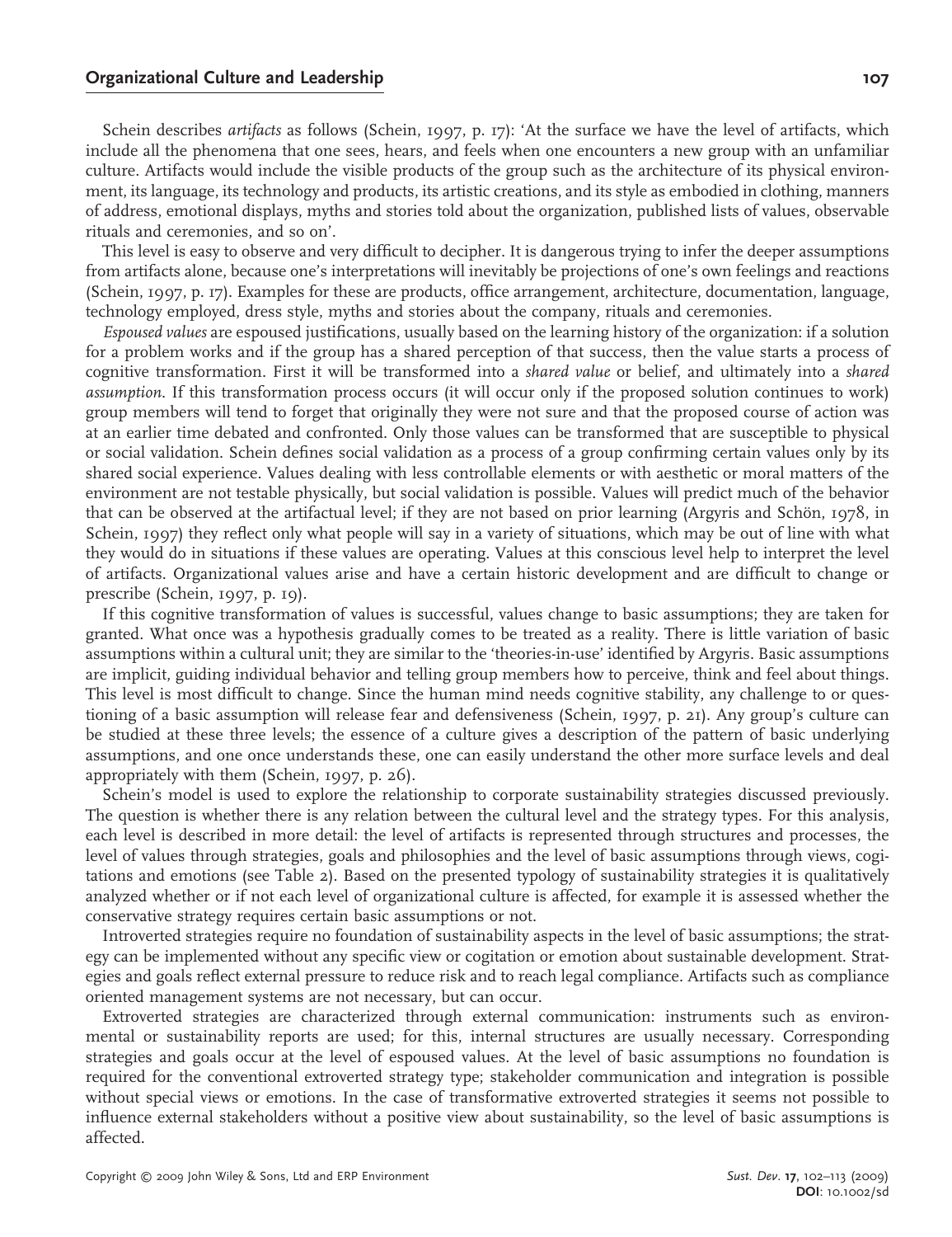|                          | Corporate Sustainability Strategies |             |                |              |              |          |  |  |  |
|--------------------------|-------------------------------------|-------------|----------------|--------------|--------------|----------|--|--|--|
|                          | Introverted                         | Extroverted |                | Conservative | Visionary    |          |  |  |  |
|                          |                                     | Coventional | Transformative |              | Conventional | Systemic |  |  |  |
| Artifacts                |                                     |             |                |              |              |          |  |  |  |
| • Structures             | $\times$                            | $^{+}$      | $^{+}$         | $^{+}$       | $++$         | $^{++}$  |  |  |  |
| • Processes              | $\times$                            | $\times$    | $\times$       | $^{+}$       | $^{+}$       | $^{++}$  |  |  |  |
| Values                   |                                     |             |                |              |              |          |  |  |  |
| • Strategies             | $^{+}$                              | $^{+}$      | $^{+}$         | $^+$         | $^{+}$       | $^{++}$  |  |  |  |
| • Goals                  | $^{+}$                              | $^{+}$      | $^{+}$         | $^{+}$       | $^{+}$       | $^{++}$  |  |  |  |
| • Philosophies           | $\times$                            | $\times$    | $\times$       | $^{+}$       | $^{+}$       | $^{++}$  |  |  |  |
| <b>Basic Assumptions</b> |                                     |             |                |              |              |          |  |  |  |
| • Views                  | $\times$                            | $\times$    | $^{+}$         | $^{+}$       | $^{+}$       | $^{++}$  |  |  |  |
| • Cogitations            | $\times$                            | $\times$    | $\times$       | $\times$     | $^{+}$       | $^{++}$  |  |  |  |
| • Emotions               | ×                                   | ×           | $\times$       | ×            | ×            | $\times$ |  |  |  |

*Table 2.* Relationship between corporate sustainability strategies and levels of organizational culture (based on Baumgartner and Biedermann, 2007, p. 44)

+: relationship, precondition ++: strong relationship; ×: no relationship, not necessary.

Conservative strategies need a foundation in the level of values: as there are production processes in focus, values should reflect the efficient and effective use of resources and the minimization of waste and emissions. These aspects must be part of the corporate philosophy, which should correspond to views that are open to efficiency and effectiveness, e.g. that are economic rational, in the basic assumptions, too.

Visionary strategies are embedded in all cultural levels; they show different sustainability related artifacts which are based in strategies, goals and philosophies at the level of values, which have to be based on basic assumptions. At the level of basic assumptions views and cogitations related to the idea of sustainable development have to be positive; in the case of systemic visionary strategies additionally emotions within basic assumptions are important.

## **Identifying Organizational Culture in the Light of Sustainable Development: a Case Study**

The developed framework was used in a case study to identify the embeddings of sustainability aspects in the organizational culture of a company. The case study was carried out in one of the biggest international mining companies. Based on an analysis of sustainability reports and other public available material, the corporate sustainability strategy is classified as a conventional extroverted sustainability strategy; the focus was on securing and enhancing the license to operate with the vision 'Be the miner of choice'. As input for the redesign of the corporate sustainability strategy, the embeddings of sustainability aspects in the organizational culture were of interest: are sustainability issues really relevant for the members of the organization and are they part of the culture?

This case study was based on Schein's cultural model. For the identification of organizational cultures, Schein distinguishes between cultural insiders and cultural outsiders. For outsiders he suggests two methods: the iterative clinical interview and the inquiring interview methodology. In case of the iterative clinical interview, an outsider becomes part of the group and actually experiences the culture. This approach is time consuming. An alternative is to conduct interviews with individuals or a group of the organization (Schein, 1997, p. 169).

Interviews with employees from different departments and hierarchy levels have been conducted in the headquarters and in one operation (see Table 3). The interview partners were selected together with the corporate project manager in order to get an overview over different departments and hierarchical levels. A few days before the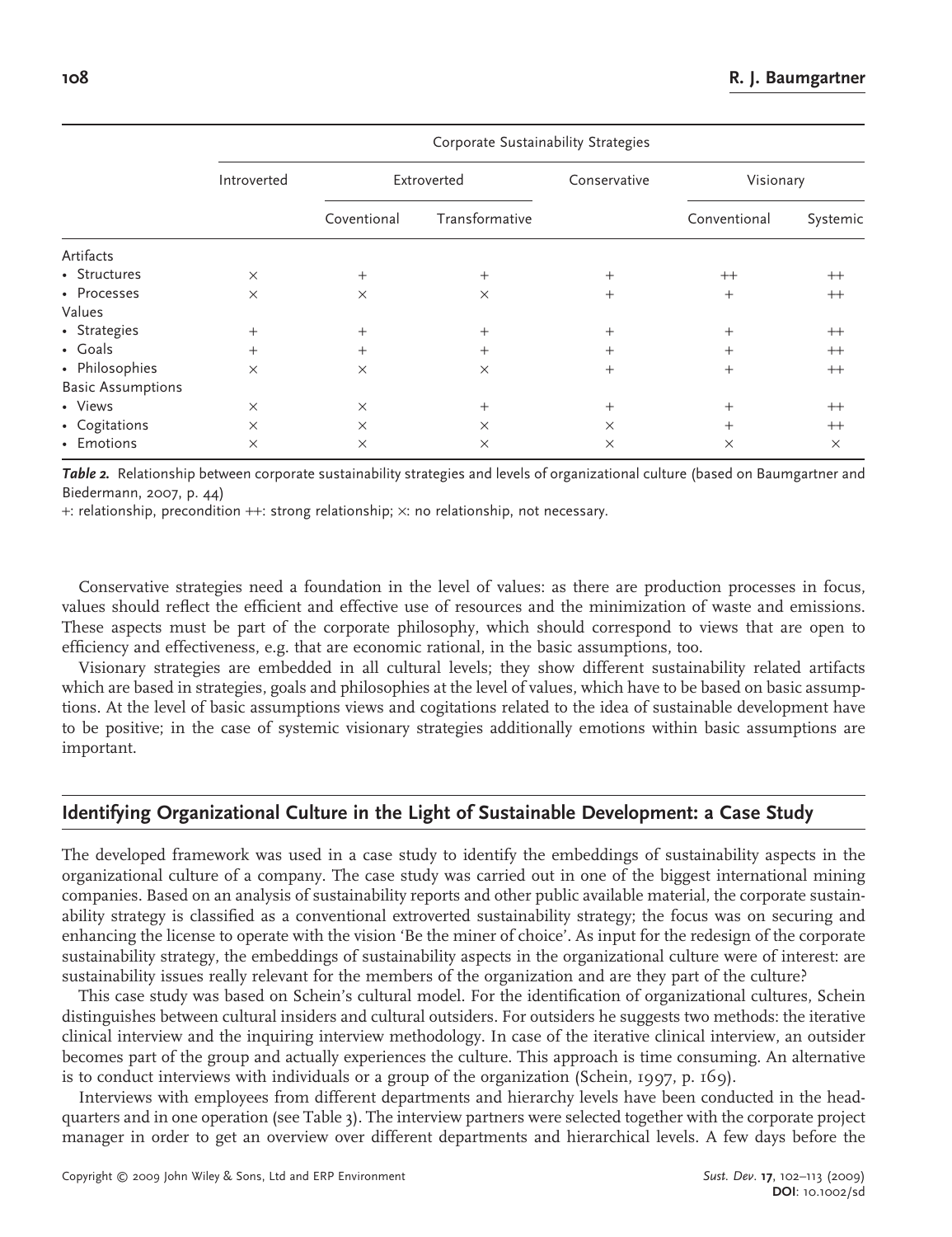| No.            | Department                                                                                 | Interview date  |
|----------------|--------------------------------------------------------------------------------------------|-----------------|
|                | CEO of company division, headquarters                                                      | 11 October 2006 |
| $\overline{2}$ | Principal performance adviser, headquarters (former environmental manager of an operation) | 11 October 2006 |
| 3              | Head of investor relations, headquarters                                                   | 11 October 2006 |
| $\overline{4}$ | General manager for governmental and external relations, headquarters                      | 11 October 2006 |
| 5              | Manager for strategic marketing planning, headquarters                                     | 11 October 2006 |
| 6              | General manager human resources, headquarters                                              | 11 October 2006 |
| $\overline{7}$ | Internal communication adviser, headquarters                                               | 10 October 2006 |
| 8              | General manager, operation                                                                 | 31 October 2006 |
| 9              | Plant and health, safety and environmental manager, operation                              | 3 November 2006 |

*Table 3.* List of interview partners

#### **Artifacts**

Please describe all artifacts, all visible things that are related to corporate activities in the field of sustainable development.

#### **Values**

- a) Why are you doing what you are doing?
- b) Which artifacts attracted your attention when joined the company/department?
- c) What are the values of the company?
- d) What are your personal values?
- e) Which value is most important for you?
- f) Which value of the company is least important for you?
- g) Which value of the company is important for you?

#### **Basic assumptions**

- h) Can the values identified really describe all artifacts?
- i) Are there issues that have been described as going on which are not explained or are in conflict with some of the values articulated?

#### **Additional questions**

- j) How do you define sustainable development? How do you/would you measure sustainable development?
- k) Do you integrate sustainability aspects into your personal work? How do you integrate sustainability aspects into your personal work?
- 1) Do you lead sustainability aspects?

#### *Figure 2.* Interview checklist

interviews took place, a context paper with background information abut the project and the concept of organizational culture was submitted to the interviewees.

The interviews were based on the model of Schoenberger (1991) and designed as an open discussion with the interview partner about culture and sustainability and not as a fixed order of questions. For the interview a set of guiding questions, grouped into aspects according to the Schein model, was used as a checklist to secure that all relevant cultural issues are discussed within the interview (see Figure 2). Each interview was recorded with a dictaphone and took approximately one hour. All interviews were analysed qualitatively, i.e. the information was interpreted according to Schein's cultural levels. For instance, all mentioned artefacts were listed or all information belonging to the complex of values was clustered and interpreted: is there a consensus between the interviews or are there differences? One tried to regard the credibility and authenticity of each interview.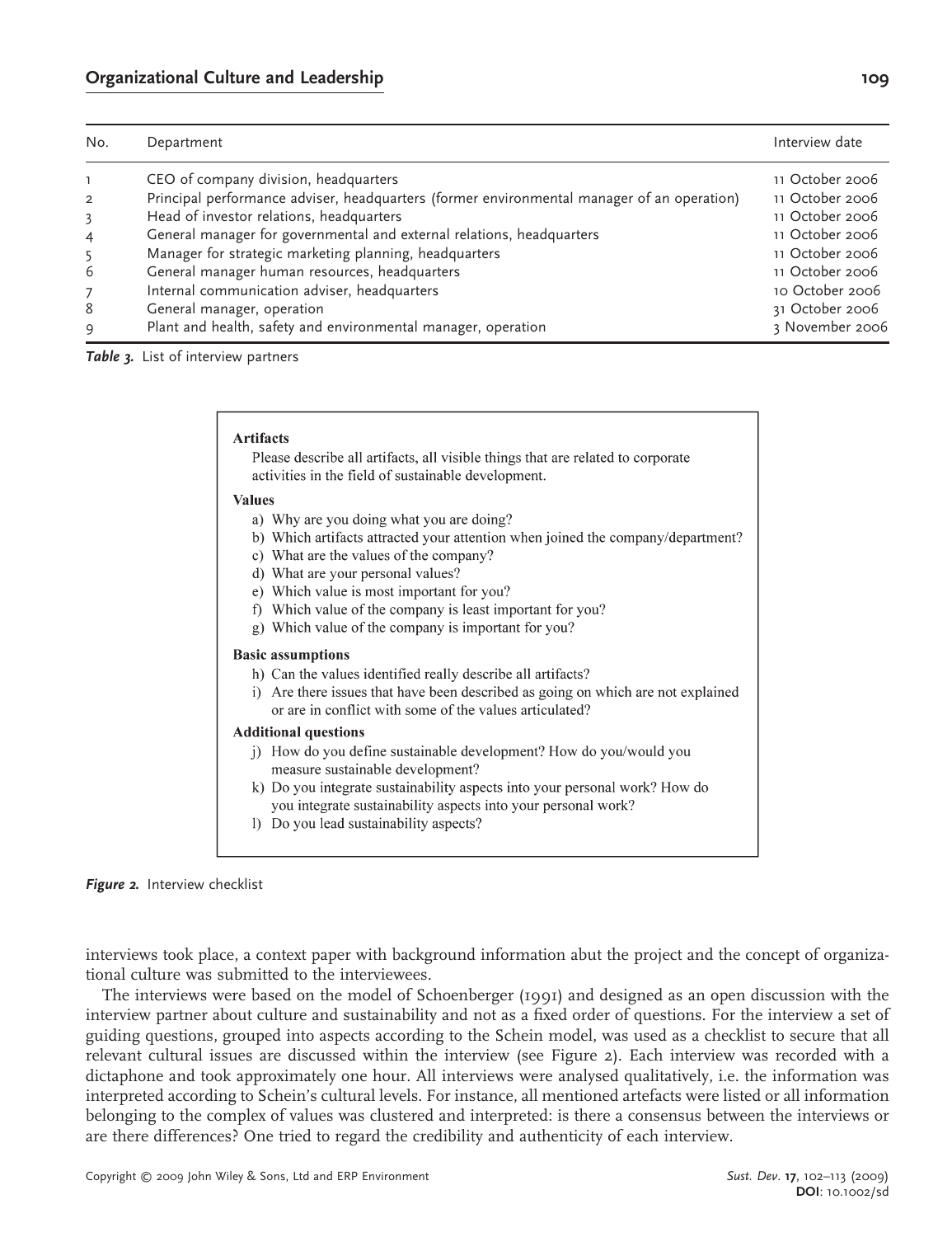Different artefacts related to corporate sustainability activities have been identified: policies and documents, training programs, HSEQ communication, sustainable development reporting (from business units and the group) and community programs.

Identified main values are safety and the commitment to shareholder value; beside them identified values were compliance, reputation and sustainable development as good business practice and an internal culture of collaboration. Sustainable development was mentioned partly and is valued as support to create shareholder value – but does not have the same status as safety. Additionally, there is uncertainty about sustainable development being an important issue for the future: it is valued as key factor to become the miner of choice and to ensure access to resources in the future.

Besides safety and commitment to shareholder value there exists no consensus about the other values, and conflicts were mentioned by the interviewees (see Figure 3).

Figure 3 illustrates that sustainable development is not an unchallenged value; there are discussions, uncertainty and tensions about sustainable development, especially about the further development regarding corporate sustainable development activities. One reason for this could be the question of whether mining itself can be sustainable: this is debatable, but this sector can also contribute to the sustainability objectives and improve its sustainability performance. As long non-renewable resources are not substitutable for many products, mining will be a relevant part of the economic sector, but of course with its duty to minimize negative impacts and to maximize its contribution to sustainable development and to the sustainability objectives.

The deepest level of organizational culture is the level of basic assumptions. Basic assumptions can not be asked about directly, they can only be identified by discussing inconsistencies between artifacts, values and/or actions. The interviews gave some indication about basic assumptions – there seem to be at least two.

- Climate change: there is no business case for making money while protecting the climate.
- Production versus safety: safety should be above production goals, but some employees and supervisors still make negative compromises against the official line: don't compromise safety.
- Senior managers don't live the sustainability policies: any senior manager is measured by profit, they are under enormous pressure.
- Shareholders are not interested in sustainability activities and do not value them.
- The role of environmental managers and Sustainable Development managers/Sustainable Development champions is not valued within the company, it is expected from senior managers, but not valued – there is a conflict between statements and doing.
- Operations feel frustrated about being measured only on time and costs, all other things are not valued.
- Is Sustainable Development a project or a long term goal? Activities and policies exist now, what will be in a few years?
- Discrepancy between talking about Sustainable Development and the real actions: nobody reads the Sustainable Development reports, there is much more pressure to make profit than on Sustainable Development.
- At the moment there is a very strict program on cost reduction this doesn't fit with other values like Sustainable Development.
- Sustainable Development is not collectively seen as value.
- Senior management doesn't value people as much as they should.
- There is a market we have to go into, the more time we spend (with unproductive issues like SD) the more money we lose.

**Figure 3.** Statements illustrating conflicting values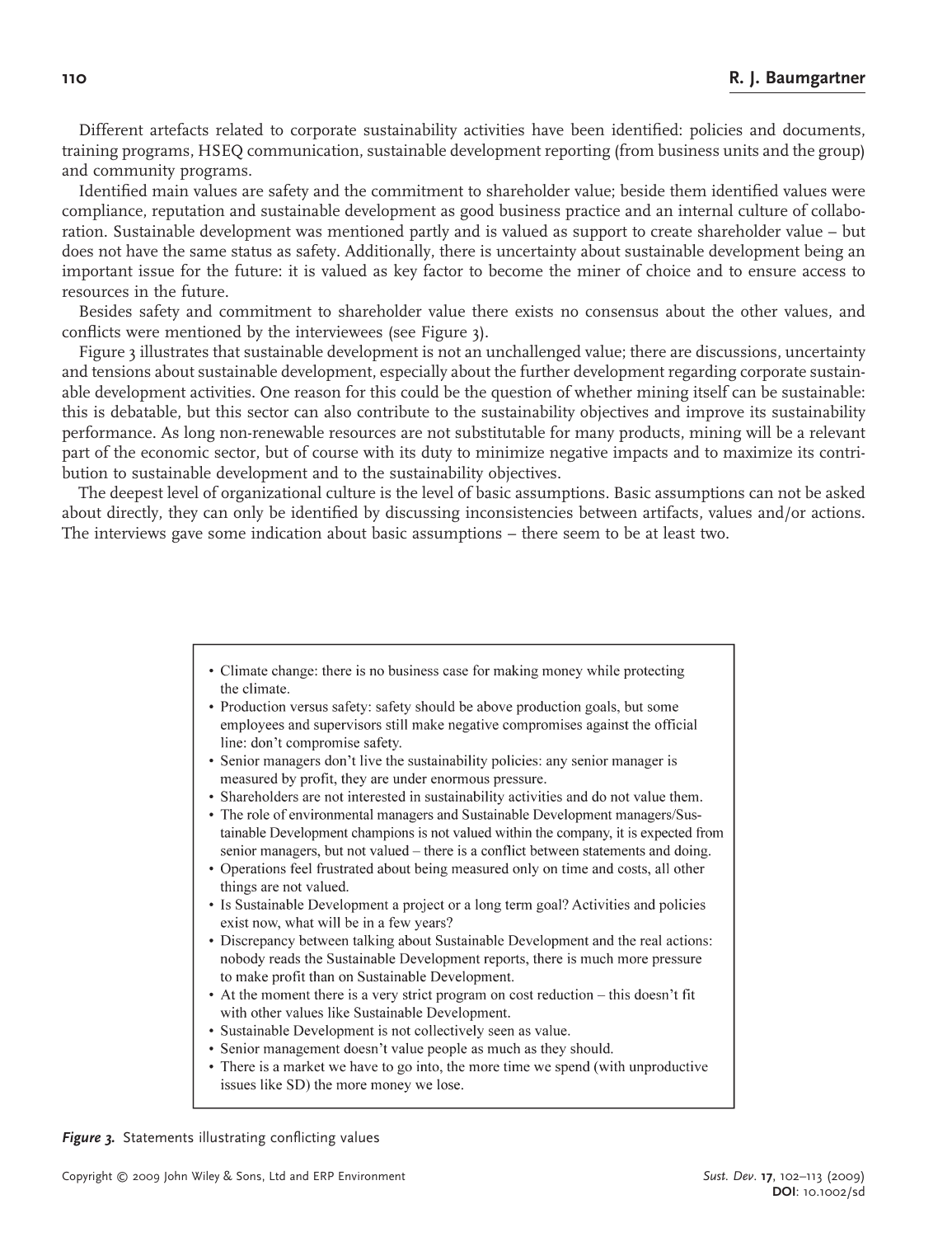- All values based on money; that's good.
- All should be part of the business case and support the shareholder value.
- It is essential to show the monetary value of any issue.
- The company has to make money.
- Measuring things with hard facts is a value.
- The company seems to be conservative, traditional, risk averse and risk aware.
- Measurement is very important.
- Decisions are made at the top level.
- Things that can not be measured are less valued there is a culture of measuring.
- The company has a quite formal and strong culture.

Figure 4. Statements supporting the identified basic assumptions

- The company has to make money for its shareholders.
- Measurement and controlling is a central aspect of doing business.

This interpretation is based on statements presented in Figure 4. These basic assumptions indicate that a visionary strategy, i.e. the full integration of sustainability principles within the company, is difficult. It would require adding sustainability as an additional element of the basic assumptions, as part of corporate views and cogitations.

Sustainable development is part of the actual strategy, which is shown in the list of artifacts. It seems to be partly integrated at the level of values and is not part of the organizational basic assumptions. Sustainable development is seen as an important factor for business success, but there is some uncertainty concerning the future relevance: will there be the same effort in a few years' time?

From an external point of view, the company follows a conventional extroverted sustainable development strategy: there is a focus on external relationships; the strategic goal of the sustainability activities is to become the miner of choice and to be a credible participant in policy making.

A conventional extroverted strategy needs no foundation of sustainable development at the level of basic assumptions of organizational culture (this does not mean that this would not be useful): the level of values is concerned with strategies and goals (not philosophy). However, the interviews show uncertainty concerning future sustainability activities; deeper integration of the sustainable development strategy into business processes also requires the integration of sustainable development at the level of values (philosophy) and basic assumptions.

In order to enable the integration of sustainable development aspects at the level of values and basic assumptions of the organization's organizational culture two points are essential.

First, it is necessary to show the business case for sustainable development. This means to link systematically all aspects of sustainable development to shareholder value, directly or indirectly. Sustainable development has to be made measurable. Additionally, sustainable development must be part of controlling processes and the performance of managers has also to be measured on sustainable development aspects. The following statements illustrate this task.

- Sustainable development helped the company to accelerate permitting of new projects.
- There is nothing that hinders the integration of sustainable development into the organizational culture except that we are not able to show the business case more clearly. It is kind of anecdotal and not systematic at the moment. We have the values but we can not demonstrate the value.
- A hindrance is that sustainable development performance is not linked to salary.

Second, it is necessary to give confidence about sustainable development as a long-term strategy of the company. Senior managers have to value the importance of sustainable development.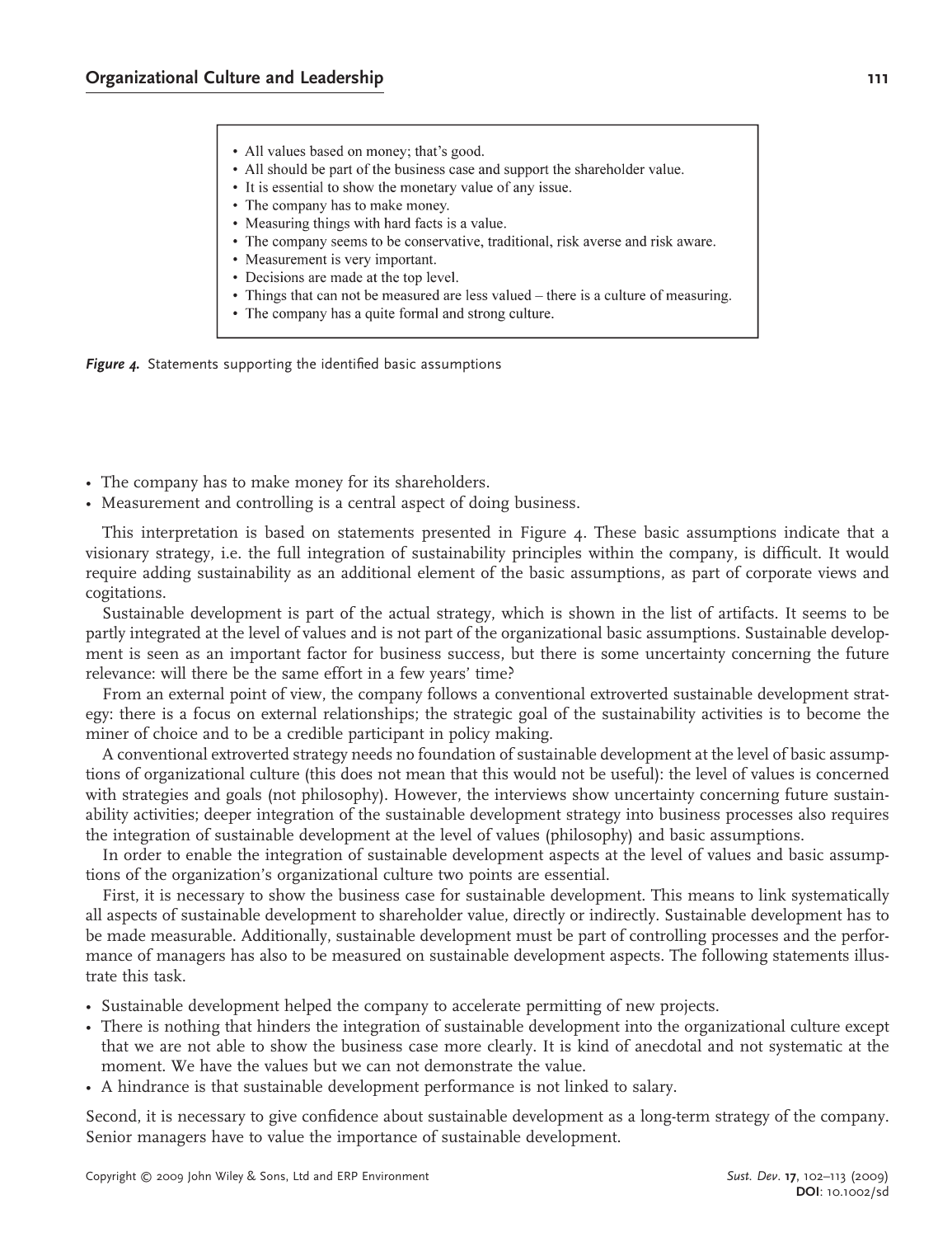# **Conclusion**

Companies shows different reactions to the challenge of sustainable development: there are companies who still ignore sustainability issues; other companies are acting like 'greenwashers' (Welford, 1997) and change only their rhetoric, not their business practice, and there are companies who try to integrate sustainability aspects into their strategies and business practices. One important point for companies willing to be more sustainable is the awareness of their organizational culture and to reach a fit between the culture and the sustainability activities. If sustainability strategies and activities conform with the organizational culture, the risk of hijacked environmentalism or hijacked sustainability is minimized. This is the starting point for the research presented in this paper, which is based on a case study carried out in a global mining company. This company included sustainability aspects in its strategy, but uncertainty occurred about the foundation of sustainability issues and sustainability thinking within the organization. In order to answer this question, corporate sustainability strategies were structured and characterized and their relation to organizational culture, based on Schein's model of organizational culture, analyzed and assessed. With interviews in the headquarters and an operation, artifacts, values and hypotheses concerning basic assumptions could be identified and certain recommendations were derived. This research was qualitative; the case study shows the principal applicability and practicality, but more case studies are important to prove the model in other companies and sectors, also other qualitative research methodologies regarding identification of organizational cultures should be analyzed.

Further research is necessary about cultural change processes in the context of sustainable development: can the concept of sustainable development be a catalyst for organizational change processes and how can an organizational culture be developed towards sustainable development?

# **Acknowledgements**

The author appreciates the valuable comments of three anonymous reviewers.

## **References**

Argyris C, Schön DA. 1978. *Organizational Learning*. Addision-Wesley: Reading, MA.

- Baumgartner RJ. 2005. Sustainable Business Management: Grundlagen, Strategien und Instrumente einer nachhaltigen Unternehmensführung. In *Wertsteigerung durch Nachhaltigkeit*, Baumgartner RJ, Biedermann H, Ebner D, Posch W (eds). Rainer Hampp: München; 51– 72.
- Baumgartner RJ, Biedermann H. 2007. Organisationskultur und Nachhaltigkeitsmanagement: Erlaubt die Organisationskultur ambitionierte Nachhaltigkeitsstrategien? In *Unternehmenspraxis und Nachhaltigkeit: Herausforderungen, Konzepte und Erfahrungen*, Baumgartner RJ, Biedermann H, Ebner D (eds). Rainer Hampp: München; 37–52.
- Bieker T. 2005. *Normatives Nachhaltigkeitsmanagement: Die Bedeutung der Unternehmenskultur am Beispiel der F&E der Automobil- und Maschinenbaubranche.* Universität St.Gallen, Hochschule für Wirtschafts-, Rechts- und Sozialwissenschaften: St.Gallen.

Bryman A. 1984. Leadership and corporate culture: harmony and disharmony. *Personnel Review* **13**: 19–24.

Carpenter G, White P. 2004. Sustainable development: finding the real business case. *Corporate Environmental Strategy* **11**: 17–22.

Deal TE, Kennedy AA. 1982. *Corporate Cultures: the Rites and Rituals of Corporate Life*. Addison-Wesley: Reading, MA.

Dyllick T. 2000. Strategischer Einsatz von Umweltmanagementsystemen. *Umweltwirtschaftsforum* **8**: 64–68.

Dyllick T, Hockerts K. 2002. Beyond the business case for corporate sustainability. *Business Strategy and the Environment* **11**: 130–141.

Hardtke A, Prehn M. 2001. *Perspektiven der Nachhaltigkeit* (Vol. 1). Gabler: Wiesbaden.

International Institute for Sustainable Development (IISD), Deloitte&Touche, World Business Council for Sustainable Development (WBCSD). 1992. *Business Strategy for the 90s*. IISD: Manitoba.

James P. 2001. Towards sustainable business? In *Sustainable Solutions: Developing Products and Services for the Future*, Charter M, Tischner U (eds). Greenleaf: Sheffield; 77–97.

Kottler JP, Heskett JL. 1992. *Corporate Culture and Performance*. Free Press: New York.

Pfeffer J. 1981. Management as symbolic action: the creation and maintenance of organizational paradigms. In *Research in Organisational Behavior*, Cummings LL, Staw BM (eds). JAI Press: Greenwich; 1–52.

Labuschagne C, Brent AC, van Erck R. 2005. Assessing the sustainability performance of industries. *Journal of Cleaner Production* **13**: 373– 385.